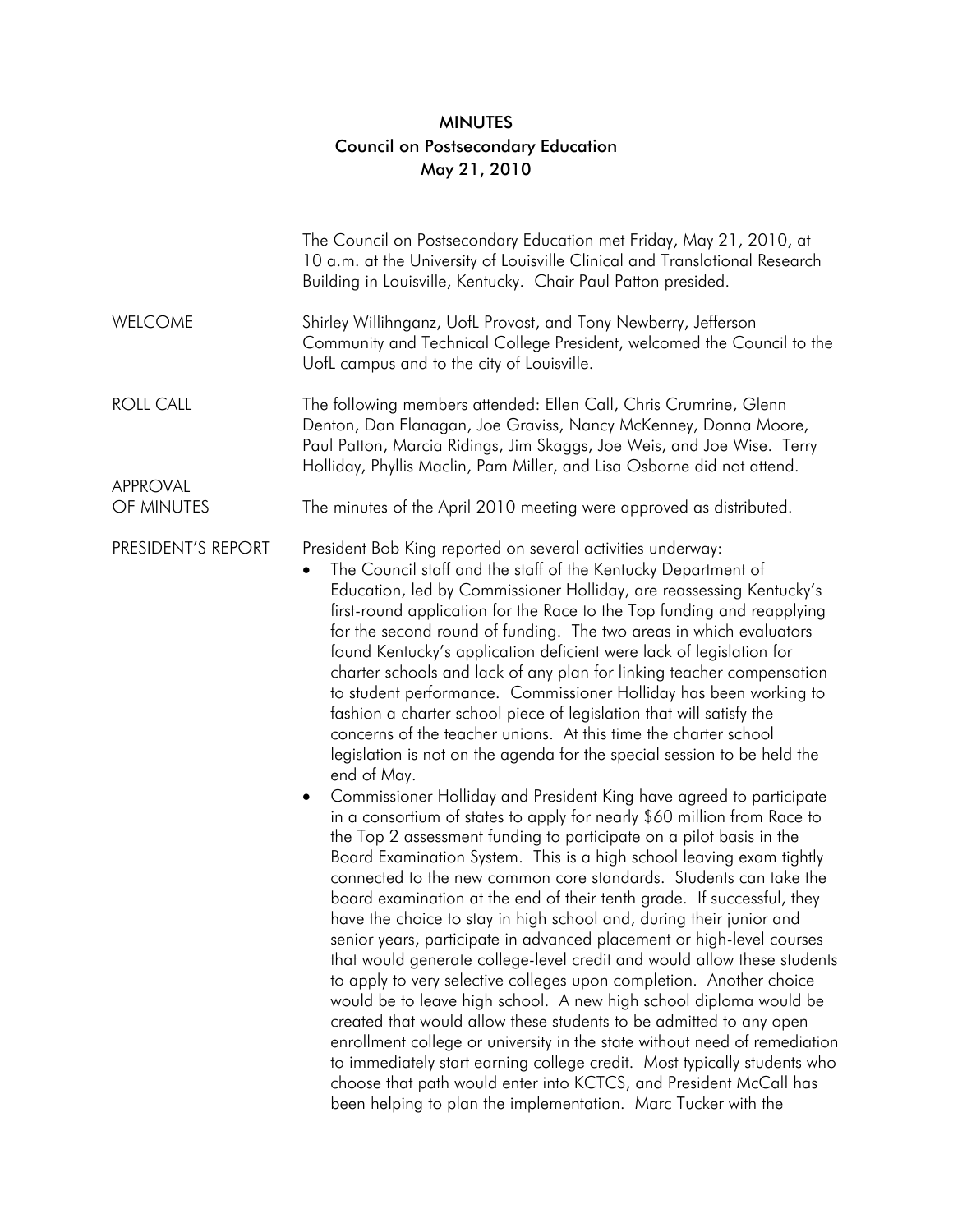National Center for Education and the Economy recently met with a group of school superintendents and community college presidents who are all interested in being part of this pilot. Part of the requirement of the consortium is that the participating states use the funding to actually develop these exams and then pay for the cost of administering them. If the use of the pilot proves to successfully move students through and on their way to be successful in college, the commitment would be that the state must take the program statewide after the fourth year.

- Work is progressing toward making real the elements of Senate Bill 1. Adoption of the common core standards was initially in mathematics and language arts. Over the next several months, other subjects will be added to the standards. Postsecondary education is particularly involved in the professional development area of preparing the state's 45,000 teachers to teach these new standards as well as refocusing the teacher preparation programs so that students who are currently interested in going into the teaching profession are prepared upon graduation.
- President King will visit community colleges this summer. KCTCS President McCall is helping to facilitate the visits and will join him when possible.
- The staff was asked by the State Budget Director to submit a description of what would happen at each of the campuses if there was no budget. The documents that were prepared by the campuses and then shared with the Governor's Office and the budget office demonstrate how devastating closing campuses would be for the campuses, students, and employees and also the communities where they live and do business. President King said that long-term prospects indicate that all should be prepared for the foreseeable future of continued pressure on state government budgets which means the likelihood that postsecondary education will enjoy a new infusion of funds is a very low probability.

2010-11 TUITION & FEES – EKU RECOMMENDATION: The staff recommended that the Council approve 2010-11 tuition and mandatory fee rates and the requested exception to the nonresident rate floor for Eastern Kentucky University.

> The 4.9 percent increase requested by EKU was in compliance with the resident undergraduate rate ceiling of 5 percent for a comprehensive university approved by the Council at its April 23 meeting. Also at the April 23 meeting, the Council voted to maintain the existing floor for nonresident undergraduate tuition and mandatory fees of at least two times the resident undergraduate rate and to allow institutions to request exceptions to this policy. EKU requested an exception to the nonresident rate floor for its undergraduate, nonresident targeted areas rate. The proposed 2010-11 target areas rate is \$10,488, or 1.58 times the resident rate.

 MOTION: Mr. Weis moved that the recommendation be approved. Ms. Call seconded the motion.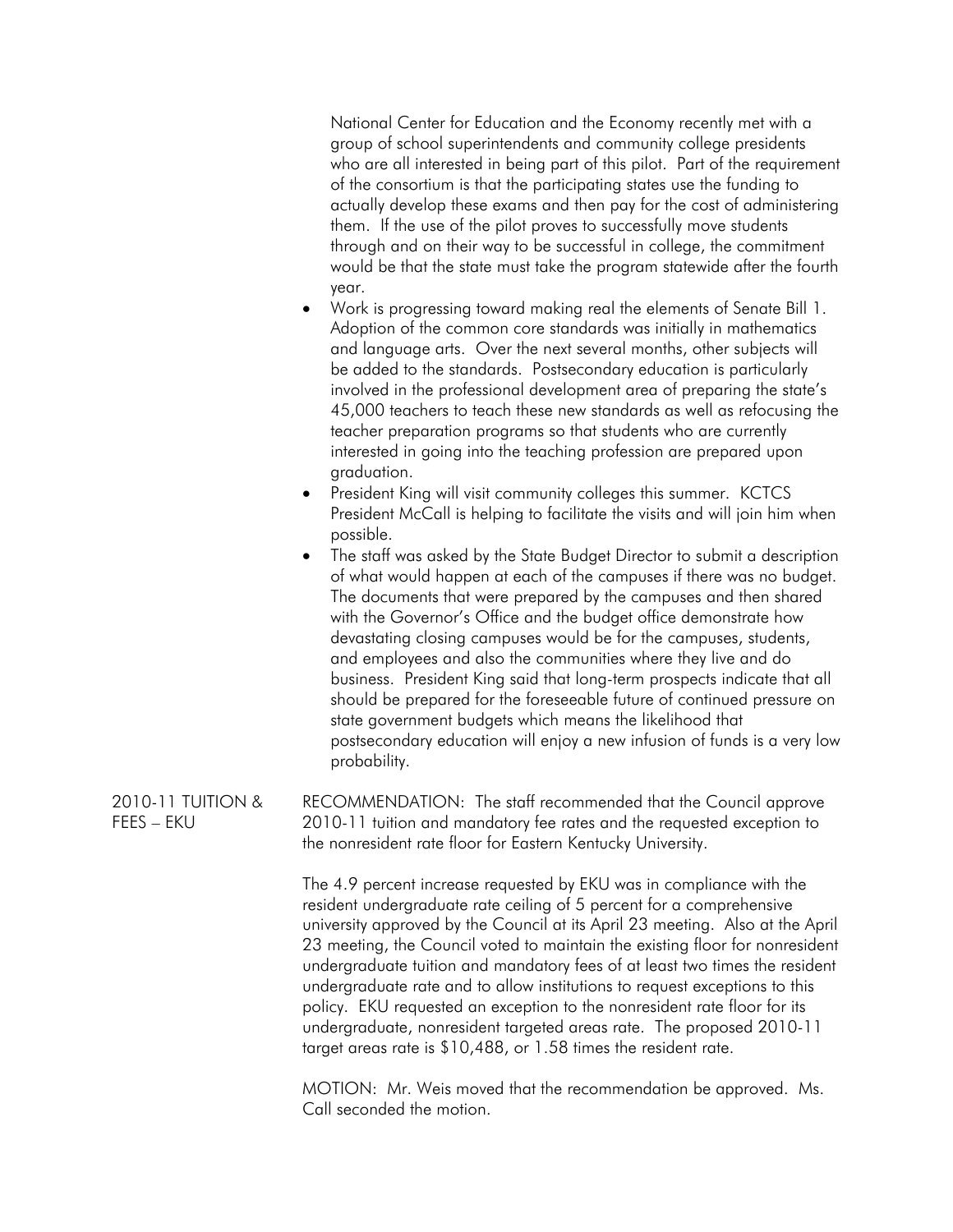|                                  | VOTE: The motion passed.                                                                                                                                                                                                                                                                                                                                                                                                                                                                   |
|----------------------------------|--------------------------------------------------------------------------------------------------------------------------------------------------------------------------------------------------------------------------------------------------------------------------------------------------------------------------------------------------------------------------------------------------------------------------------------------------------------------------------------------|
| 2010-11 TUITION &<br>FEES - MoSU | RECOMMENDATION: The staff recommended that the Council approve<br>the 2010-11 tuition and mandatory fee rates for Morehead State<br>University.                                                                                                                                                                                                                                                                                                                                            |
|                                  | The proposed per credit hour rate that Morehead State University requested<br>(5.1 percent) was in compliance with the 5 percent ceiling for<br>comprehensive institutions. MoSU did not request exceptions to the<br>nonresident undergraduate rate floor established by the Council. The<br>university's proposed 2010-11 full-time, nonresident rate for<br>undergraduate students is \$615 per credit hour, which is 2.5 times the<br>resident rate and exceeds the established floor. |
|                                  | MOTION: Ms. Moore moved that the recommendation be approved. Dr.<br>Wise seconded the motion.                                                                                                                                                                                                                                                                                                                                                                                              |
|                                  | VOTE: The motion passed.                                                                                                                                                                                                                                                                                                                                                                                                                                                                   |
| 2010-11 TUITION &<br>FEES - MuSU | RECOMMENDATION: The staff recommended that the Council approve<br>the 2010-11 tuition and mandatory fee rates for Murray State University.                                                                                                                                                                                                                                                                                                                                                 |
|                                  | The proposal submitted by Murray State University (4.8 percent) was in<br>compliance with the 5 percent ceiling for comprehensive universities.<br>MuSU did not request exceptions to the nonresident undergraduate rate<br>floor established by the Council. The university's proposed 2010-11 full-<br>time, nonresident rate for undergraduate students is \$17,040, which is 2.7<br>times the resident rate and exceeds the established floor.                                         |
|                                  | MOTION: Mr. Weis moved that the recommendation be approved. Mr.<br>Crumrine seconded the motion.                                                                                                                                                                                                                                                                                                                                                                                           |
|                                  | VOTE: The motion passed.                                                                                                                                                                                                                                                                                                                                                                                                                                                                   |
| 2010-11 TUITION &<br>FEES - NKU  | RECOMMENDATION: The staff recommended that the Council approve<br>the 2010-11 tuition and mandatory fee rates and requested exceptions to<br>the nonresident rate floor for Northern Kentucky University.                                                                                                                                                                                                                                                                                  |
|                                  | The proposal submitted by NKU (4.9 percent) is in compliance with the 5<br>percent ceiling for comprehensive institutions. NKU requested exceptions<br>to the nonresident rate floor for its undergraduate metropolitan rate, the<br>Program for Adult-Centered Education (PACE) rate, and the undergraduate<br>nonresident rate.                                                                                                                                                          |
|                                  | MOTION: Mr. Weis moved that the recommendation be approved. Ms.<br>Moore seconded the motion.                                                                                                                                                                                                                                                                                                                                                                                              |
|                                  | VOTE: The motion passed.                                                                                                                                                                                                                                                                                                                                                                                                                                                                   |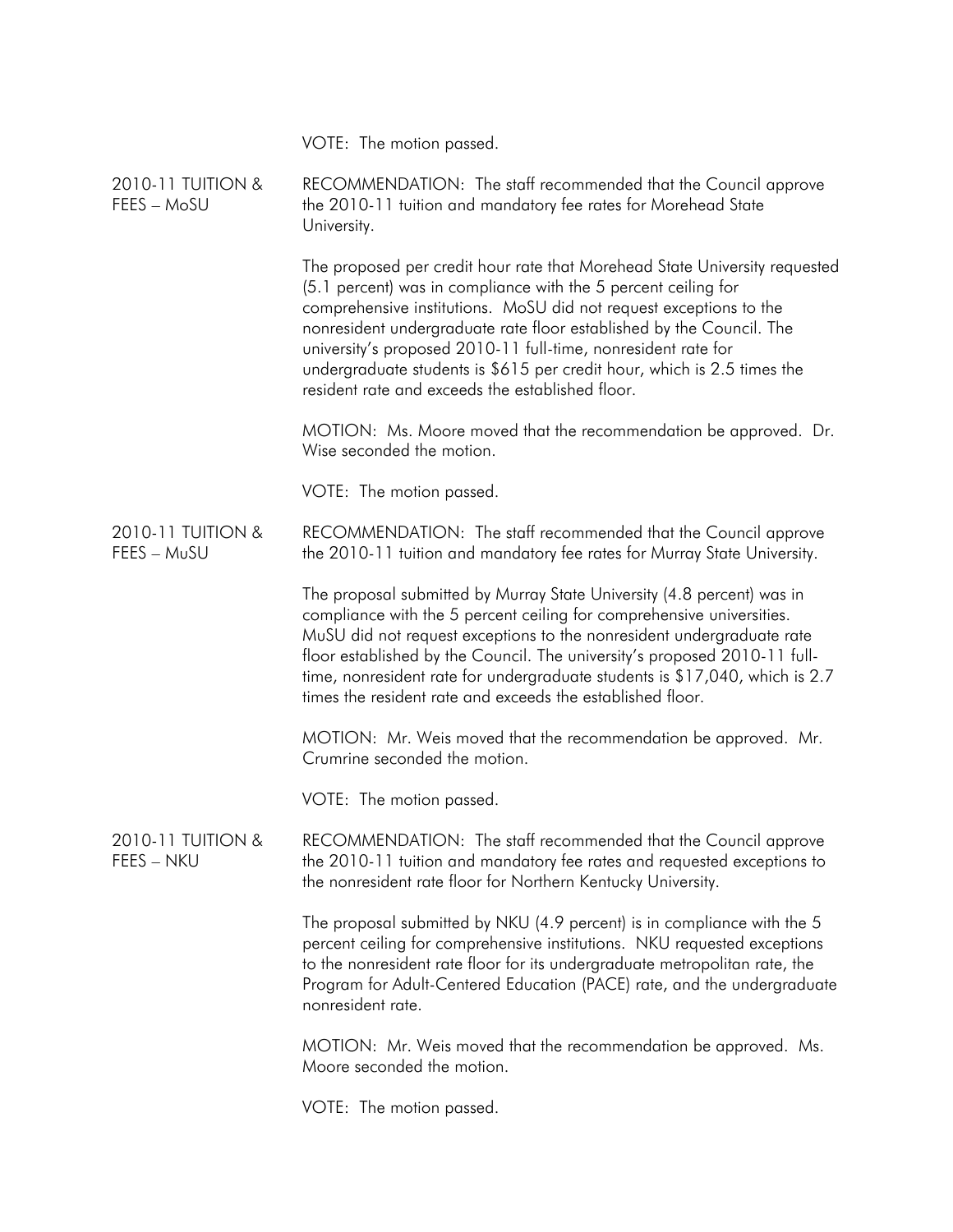| 2010-11 TUITION &<br>FEES – UK                   | RECOMMENDATION: The staff recommended that the Council approve<br>the 2010-11 tuition and mandatory fee rates for the University of Kentucky.                                                                                                                                                                                                                                                                                                                                                                                                                                                                                                                                                                                                                                                                                                                                                                                 |
|--------------------------------------------------|-------------------------------------------------------------------------------------------------------------------------------------------------------------------------------------------------------------------------------------------------------------------------------------------------------------------------------------------------------------------------------------------------------------------------------------------------------------------------------------------------------------------------------------------------------------------------------------------------------------------------------------------------------------------------------------------------------------------------------------------------------------------------------------------------------------------------------------------------------------------------------------------------------------------------------|
|                                                  | The UK proposed rate was 6 percent, which was the ceiling set by the<br>Council for the research universities. UK did not request exceptions to the<br>nonresident undergraduate rate floor established by the Council. The<br>proposed 2010-11 full-time, nonresident rate for undergraduate students is<br>\$17,796 (an average of upper- and lower-division nonresident rates),<br>which is 2.0 times the resident rate and exceeds the established floor.                                                                                                                                                                                                                                                                                                                                                                                                                                                                 |
|                                                  | MOTION: Mr. Flanagan moved that the recommendation be approved.<br>Dr. McKenney seconded the motion.                                                                                                                                                                                                                                                                                                                                                                                                                                                                                                                                                                                                                                                                                                                                                                                                                          |
|                                                  | VOTE: The motion passed.                                                                                                                                                                                                                                                                                                                                                                                                                                                                                                                                                                                                                                                                                                                                                                                                                                                                                                      |
| 2010-11 TUITION &<br>FEES - UofL                 | RECOMMENDATION: The staff recommended that the Council approve<br>the 2010-11 tuition and mandatory fee rates for the University of Louisville.                                                                                                                                                                                                                                                                                                                                                                                                                                                                                                                                                                                                                                                                                                                                                                               |
|                                                  | The UofL proposed rate was 6 percent, the ceiling set for the research<br>universities. UofL requested no exceptions to the nonresident<br>undergraduate rate floor established by the Council. The university's<br>proposed 2010-11 full-time, nonresident rate for undergraduate students is<br>\$20,424, which is 2.4 times the resident rate and exceeds the established<br>floor.                                                                                                                                                                                                                                                                                                                                                                                                                                                                                                                                        |
|                                                  | MOTION: Ms. Call moved that the recommendation be approved. Dr.<br>Wise seconded the motion.                                                                                                                                                                                                                                                                                                                                                                                                                                                                                                                                                                                                                                                                                                                                                                                                                                  |
|                                                  | VOTE: The motion passed.                                                                                                                                                                                                                                                                                                                                                                                                                                                                                                                                                                                                                                                                                                                                                                                                                                                                                                      |
|                                                  | Tuition rates for KCTCS, KSU, and WKU will be considered at the July<br>Council meeting.                                                                                                                                                                                                                                                                                                                                                                                                                                                                                                                                                                                                                                                                                                                                                                                                                                      |
| <b>COMMISSIONER OF</b><br><b>EDUCATON REPORT</b> | A report from Commissioner Holliday about activities underway at the<br>Kentucky Department of Education was presented for information.                                                                                                                                                                                                                                                                                                                                                                                                                                                                                                                                                                                                                                                                                                                                                                                       |
| STRATEGIC AGENDA<br><b>DEVELOPMENT</b>           | John Hayek and Lee Nimocks provided an update on the development of<br>the 2011-15 strategic agenda. The Council work group and the<br>institutional advisory work group have developed suggested vision and<br>mission statements. These statements will continue to be reviewed during<br>the planning process. Subgroups of statewide representatives have been<br>created to provide a series of reports to provide guidance in the creation of<br>key statewide objectives and strategies to help the state make progress in<br>four focus areas: college readiness, student success, research and<br>economic competitiveness, and efficiency and innovation. First drafts of<br>the subgroup reports are expected July 15 with final reports available in<br>August. Later in the fall, drafts of the strategic agenda will be circulated<br>and an accountability system will be built around each of the objectives. |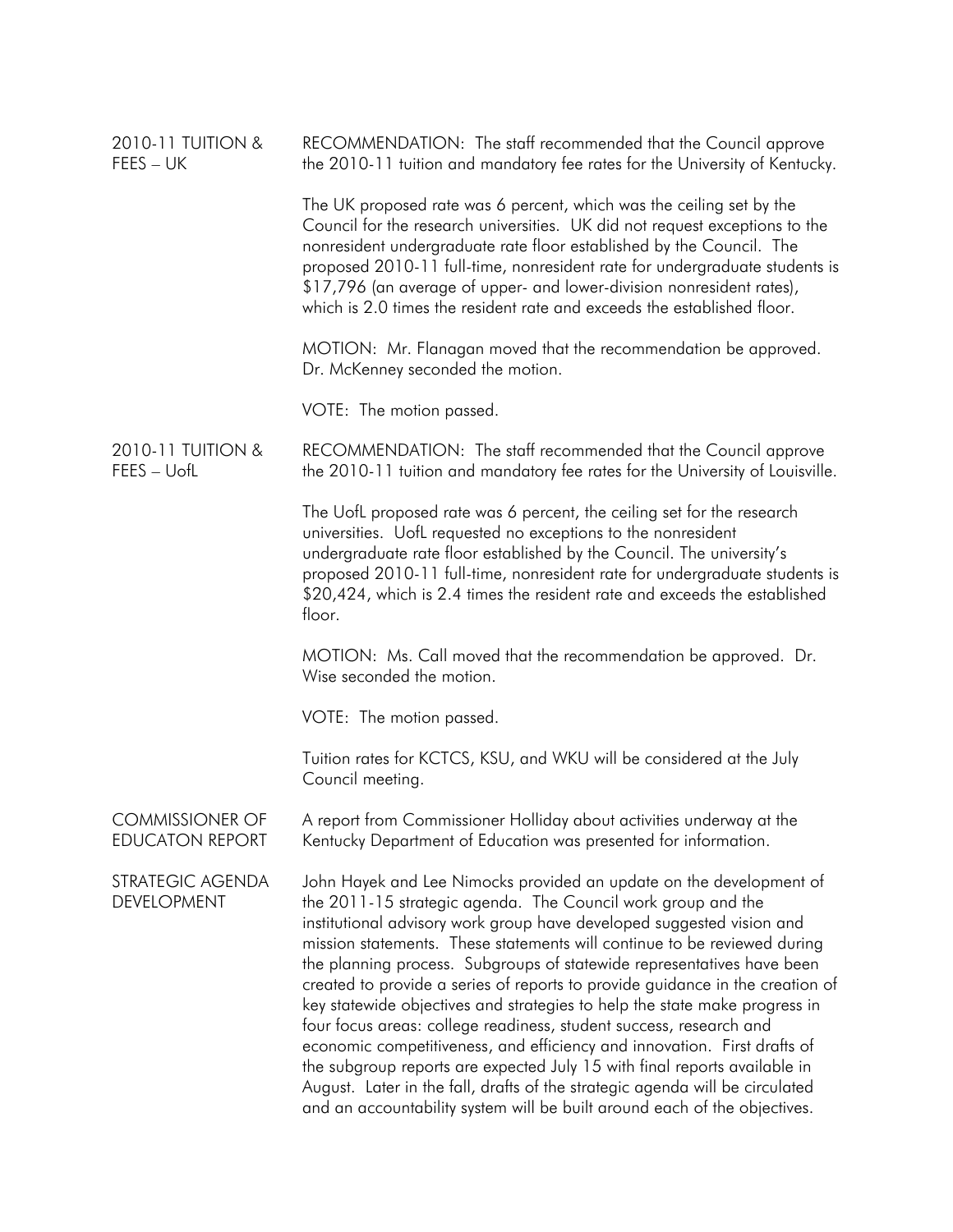## STATEWIDE DIVERSITY **POLICY** Sherron Jackson said that the Committee on Equal Opportunities is continuing the process of developing a statewide diversity policy, and conversations are underway about the legal aspects of the policy.

GEAR UP KENTUCKY Yvonne Lovell and Bruce Brooks presented information about GEAR UP Kentucky. The program, which is administered by the Council, received its first federal six-year grant in 2000 and its second grant in 2005. The program supports seven host sites and partners that coordinate the program for the 80 participating middle schools and high schools. Serving nearly 14,000 students, GEAR UP Kentucky develops a college-going culture in the schools, focusing on college preparation, college affordability, college access and success, and preparation for life and work. Overall the program is making an impact on the schools it serves and student performance is increasing. However, there is much more work that must be done to reach the significant percent of students who are not performing well, particularly in mathematics and science. As the end of the second round of funding draws near, questions must be answered about how to go forward and continue to engage the postsecondary partners. At the national level the program is redesigning itself, so Kentucky needs to decide whether to extend the support of the program through the first year of college where many students have difficulty or move its work down one level to the sixth grade to begin to bridge the transition so that students are prepared by the time they complete the eighth grade for success in college and beyond. Nearly all of the campuses in Kentucky are partners with the GEAR UP program in one way or another. As the structure is developed for the next six-year grant, the program hopes to include many more in a much more substantial way. This year GEAR UP Kentucky rolled out the first round of scholarships which were awarded at its annual institute which was attended by nearly 200 parents and 100 students.

ACADEMIC PROGRAM APPROVAL AND REVIEW POLICIES The Council staff is working with representatives from each public university and KCTCS to update the academic program approval and review policies. The current policies date back to 1999, and the postsecondary environment has changed dramatically over the years. State-level policies are being reexamined in light of this changed landscape with the knowledge that:

- Program approval and program review policies must be connected to create a complementary and mutually reinforcing set of policies at the state level.
- Council and institutional policies must be complementary and mutually reinforcing in order to create a more coordinated approach to academic programming statewide.
- State and institutional policies should be grounded in best practices from around the country.

The target date for Council review of the updated policies is early 2011.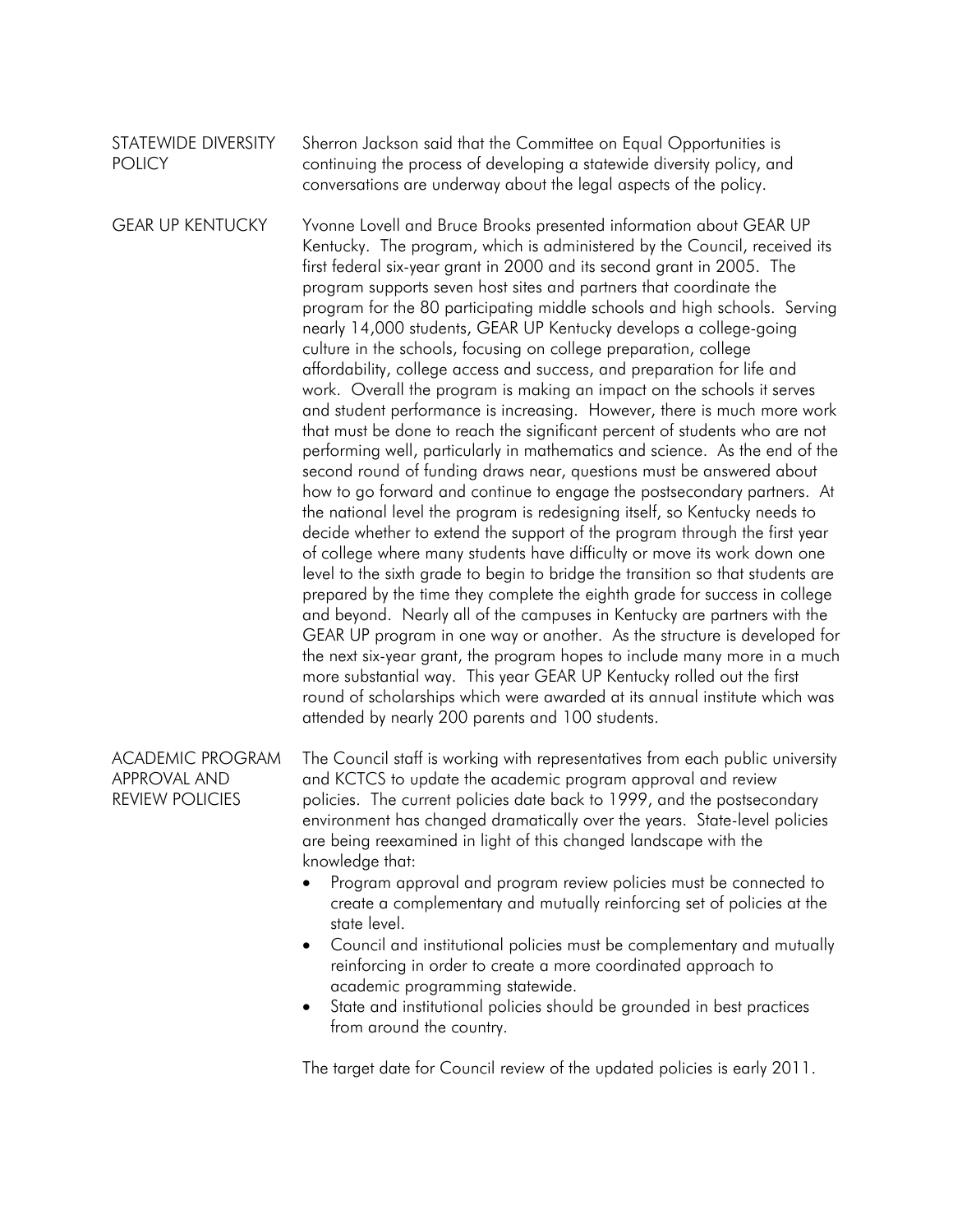| PRELIMINARY ANNUAL<br><b>DEGREES REPORT</b>                          | A preliminary annual degree report indicated that Kentucky's public and<br>independent colleges and universities conferred an estimated 57,247<br>degrees and credentials during the 2009-10 academic year. This is an<br>estimated 9.3 percent increase over last year and includes gains at the<br>associate, bachelor's, master's, and professional doctorate levels. The<br>report included historical trend information indicating that over the last<br>decade the number of degrees conferred statewide has grown substantially<br>at all degree levels. A final report will be released later in the year.    |
|----------------------------------------------------------------------|-----------------------------------------------------------------------------------------------------------------------------------------------------------------------------------------------------------------------------------------------------------------------------------------------------------------------------------------------------------------------------------------------------------------------------------------------------------------------------------------------------------------------------------------------------------------------------------------------------------------------|
|                                                                      | President King said that the increase in degrees is a good sign but<br>cautioned it is in part the result of enrollment increases. He indicated that<br>the next challenge is to improve graduation rates, which measure the<br>percentage of first-time, full-time students who start and graduate with a<br>bachelor's degree within six years or an associate degree within three<br>years. The overall statewide rate is 49 percent for the public institutions,<br>based on the entering class of 2002, and 20 percent for the public<br>community and technical colleges, based on data from the class of 2005. |
|                                                                      | Governor Patton questioned whether the state is meeting the goal of House<br>Bill 1 to improve educational attainment. He said that the state's campuses<br>should focus on measuring how close Kentucky is to reaching the national<br>average for bachelor's degrees. He prefers to know how well colleges are<br>doing at increasing the numbers of graduates each year, particularly in<br>younger age cohorts, rather than measuring educational attainment levels<br>more broadly across the Commonwealth.                                                                                                      |
| <b>KET APPOINTMENT</b><br><b>REPORTS FROM</b>                        | Governor Patton announced that he has appointed Donna Moore to serve<br>as one of the Council's representatives on the Kentucky Educational<br>Television board. She will serve a four-year term expiring June 2014.                                                                                                                                                                                                                                                                                                                                                                                                  |
| <b>INSTITUTIONS</b>                                                  | Reports from the institutions were included in the agenda materials.                                                                                                                                                                                                                                                                                                                                                                                                                                                                                                                                                  |
| <b>RELATIONSHIPS WITH</b><br><b>GOVERNING BOARD</b><br><b>CHAIRS</b> | In an effort to build better relationships with the institutional governing<br>board chairs, Governor Patton asked President King and President Whitlock<br>to develop a mechanism to interact with the board chairs and report at the<br>next meeting.                                                                                                                                                                                                                                                                                                                                                               |
|                                                                      | Governor Patton congratulated Chris Crumrine on his new position with the<br>State Higher Education Executive Officers. He will join the SHEEO staff<br>June 1. Governor Patton thanked Mr. Crumrine for his work on the<br>Council and wished him well in his career.                                                                                                                                                                                                                                                                                                                                                |
|                                                                      | Governor Patton thanked President Ramsey and the University of Louisville<br>for hosting the Council.                                                                                                                                                                                                                                                                                                                                                                                                                                                                                                                 |
| <b>NEXT MEETING</b>                                                  | The next meeting is July 22 and 23 at Pikeville College.                                                                                                                                                                                                                                                                                                                                                                                                                                                                                                                                                              |
| ADJOURNMENT                                                          | The meeting adjourned at 11:35 a.m.                                                                                                                                                                                                                                                                                                                                                                                                                                                                                                                                                                                   |